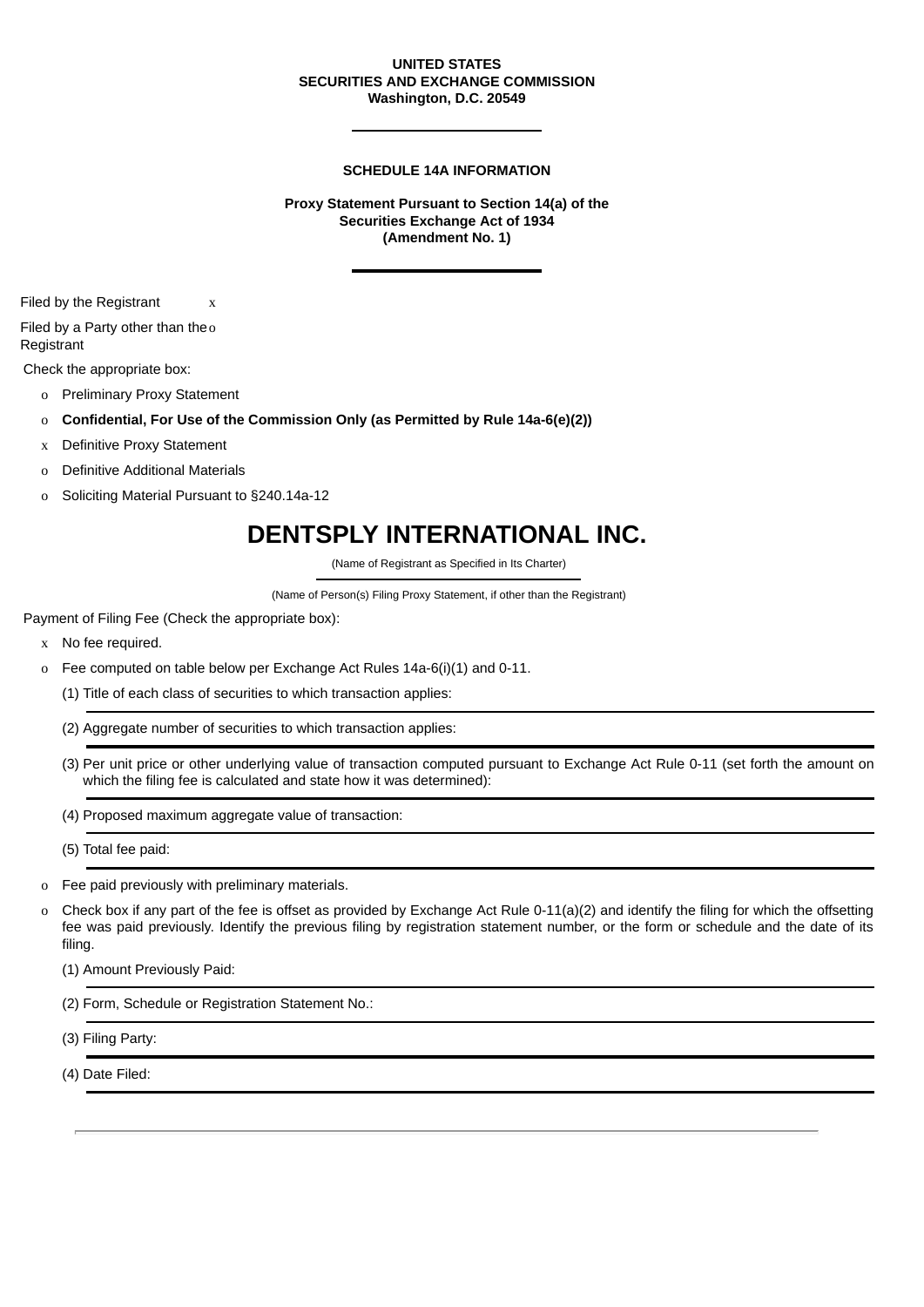

DENTSPLY International Inc. World Headquarters Susquehanna Commerce Center – Suite 60W 221 West Philadelphia Street York, PA 17405-0872 (717) 845-7511 – Direct (717) 854-2343 – Fax

May 4, 2011

Dear Stockholder:

I am writing to inform you that DENTSPLY International Inc. is amending its proxy statement for the 2011 Annual Meeting of Stockholders, to be held on Wednesday, May 25, 2011. We are amending the proxy statement to correct an error contained in the description of Proposal 3, which seeks stockholder approval, on an advisory basis, of the compensation of our "named executive officers."

The description of Proposal 3 includes the text of a resolution that we have asked stockholders to approve at the Annual Meeting. The resolution incorrectly addresses approval, on an advisory basis, of the "overall executive compensation policies and procedures employed by the Company for its Named Executive Officers," disclosed under Securities and Exchange Commission regulations and described in specified portions of the Proxy Statement. Under the Dodd-Frank Act and related Securities and Exchange Commission regulations, we are required to conduct a stockholder advisory vote "to approve the compensation" of our named executive officers, generally as disclosed in the Proxy Statement under the Securities and Exchange Commission's compensation disclosure rules. A vote to approve executive compensation "policies and procedures" does not satisfy this requirement.

The discussion of Proposal 3 is therefore being amended as set forth in the accompanying Amendment to the Proxy Statement.

Please review the Amendment to the Proxy Statement and vote your proxy in accordance with the instructions for voting that you previously received. For your convenience, we have enclosed a duplicate copy of the proxy card together with a stamped, pre-addressed return envelope. If you already have voted, you may change your vote by including your revised instructions on the enclosed proxy card, which you should sign, date and return in the enclosed envelope. If you do not wish to change your vote, you need not take any further action.

Thank you for your consideration.

Sincerely, /s/ Deborah Rasin Deborah Rasin *Vice President, Secretary & General Counsel*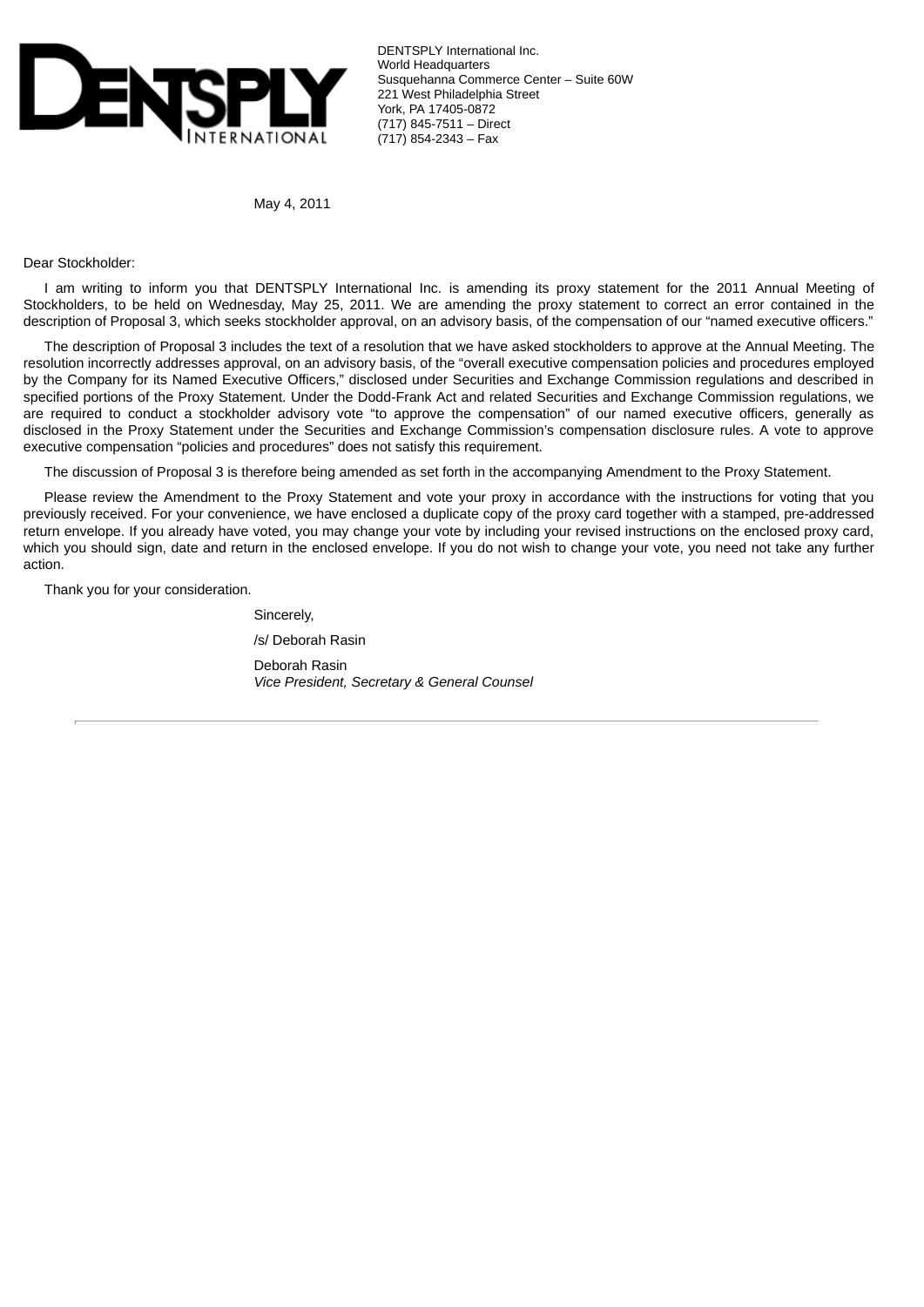### **DENTSPLY INTERNATIONAL INC. 221 WEST PHILADELPHIA STREET YORK, PENNSYLVANIA 17405-0872**

#### **AMENDMENT TO PROXY STATEMENT**

#### **ANNUAL MEETING OF STOCKHOLDERS TO BE HELD WEDNESDAY, MAY 25, 2011**

**Explanatory Note:** This Amendment to the Proxy Statement of DENTSPLY International Inc. (the "Company"), amends and supersedes the discussion regarding Proposal 3, which appears on pages 47 and 48 of the Proxy Statement dated April 21, 2011. In all other respects, the Proxy Statement is unchanged. The discussion regarding Proposal 3 is mended principally to revise the included form of resolution, which we are asking stockholders to approve on an advisory basis at the Annual Meeting, to approve the compensation of the Company's Named Executive Officers. The revision is being made to comply with applicable legal and regulatory requirements.

### **PROPOSAL 3**

#### **ADVISORY VOTE ON EXECUTIVE COMPENSATION**

The recently enacted Dodd-Frank Wall Street Reform and Consumer Protection Act of 2010, or the Dodd-Frank Act, enables our stockholders to vote to approve, on an advisory (non-binding) basis, the compensation of our named executive officers as disclosed in this proxy statement in accordance with the SEC's rules. Specifically, these rules address the information we must provide in the compensation discussion and analysis, compensation tables and related disclosures included in this proxy statement.

The Human Resources Committee of the Board of Directors has overall responsibility for evaluating and determining the Company's executive compensation (other than for the Chief Executive Officer which is determined by the independent members of the Board). The Human Resources Committee is comprised of all independent directors. The Compensation Discussion and Analysis ("CD&A") in this Proxy Statement provides an extensive description of the process and substance of the activity of the Human Resources Committee in determining executive compensation.

DENTSPLY's compensation philosophy is designed to align each executive's compensation with DENTSPLY's short-term and longterm performance and to provide the compensation and incentives needed to attract, motivate and retain key executives who are crucial to DENTSPLY's long-term success. Consistent with this philosophy, a significant portion of the total compensation opportunity for each of our executives is directly related to DENTSPLY's stock price performance and to other performance factors that measure our progress against our strategic and operating plans. Below is a summary of some key points of our executive compensation program.

**We emphasize pay for performance and tie a significant amount of our Named Executive Officers' pay to performance.** Consistent with our performance based compensation philosophy, we reserve the largest portion of potential compensation for performance and equity based programs. Our performance based annual incentive program rewards short-term performance; while our equity awards, in the form of stock options and restricted stock units, coupled with our mandatory stock ownership guidelines, reward long-term performance and align the interests of our executives with those of our stockholders. The performance goals under our bonus program focus on objectives that the HR Committee believes can drive the Company's performance.

**We believe that our compensation programs are aligned with the long-term interests of our stockholders.** We believe that equity awards coupled with our stock ownership guidelines serve to align the interests of our executives with those of our long-term stockholders by encouraging long-term performance. As such, equity awards are a key component of our executive compensation program.

1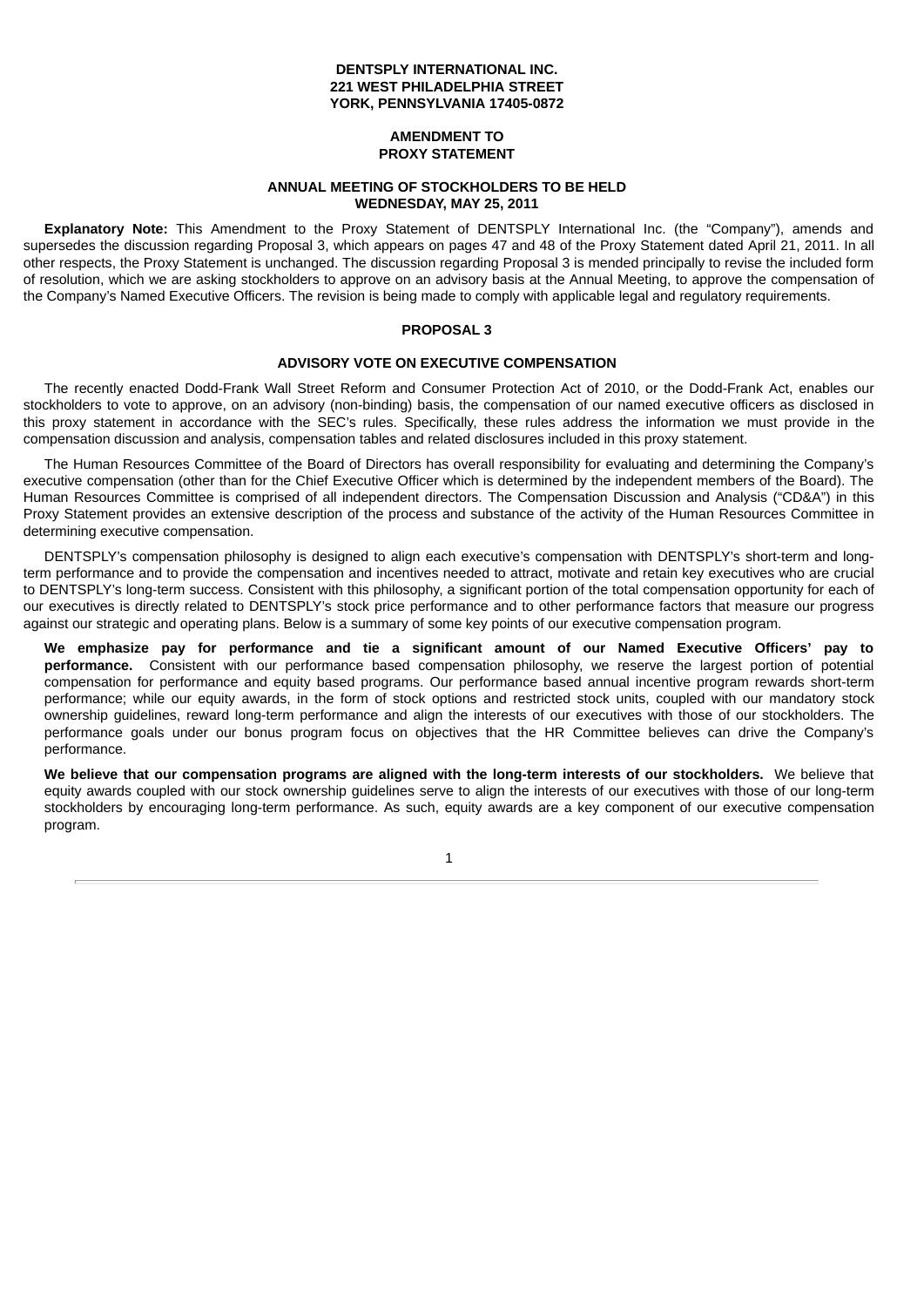Stock options and restricted stock units more closely align the long-term interests of our executives with those of our stockholders because the recipient will realize a higher level of compensation if our stock price increases over the life of the option and restricted stock unit.

**We provide competitive pay opportunities to attract and retain talented executive management.** The Human Resources Committee consistently reviews our executive compensation program to ensure that it provides competitive pay opportunities. We target the 50th percentile of the market for base salary and annual target cash compensation levels, and between the market 50th and 75th percentile for our equity compensation. This positioning places greater emphasis on long-term risk-based pay, alignment with stockholder interests and long-term retention.

Please refer to the CD&A for a detailed discussion of the performance goals addressed by our incentive programs and our compensation programs generally. The Human Resources Committee and the Board of Directors believe that our compensation program has been effective in implementing our compensation philosophy and in achieving the Company's goals.

This advisory vote gives you, as a stockholder, the opportunity to express your views on our compensation of the Named Executive Officers. We believe the philosophy and approach described in the CD&A and summarized above has worked well for the Company, as historically the Company has delivered solid performance and returns to its stockholders (reference is made to the chart on page 18 of the Company's Form 10-K for the fiscal year ended December 31, 2010, showing performance of the Company's stock relative to stock indices).

The Board strongly endorses the Company's executive compensation program and recommends that the stockholders vote in favor of the following resolution:

"RESOLVED, that the stockholders of DENTSPLY International Inc. approve, on an advisory basis, the compensation paid to the company's named executive officers, as disclosed pursuant to the compensation disclosure rules of the Securities and Exchange Commission, including the Compensation Discussion and Analysis, the compensation tables and any related material disclosed in the proxy statement for the 2011 Annual Meeting of Stockholders, as amended.

Although the advisory vote is non-binding and will not require the Company to take any action, the Human Resources Committee and the Board will consider our stockholders' vote and take any concerns into account in future determinations concerning our executive compensation program. The Board recommends that you indicate your support for the Company's compensation policies and procedures for its Named Executive Officers, as outlined in the above resolution.

#### **The Board of Directors unanimously recommends a vote FOR the approval, on an advisory basis, of the compensation of the Company's Named Executive Officers as described in the Compensation Discussion and Analysis, the compensation tables and any related material set forth in this Proxy Statement.**

 $\overline{2}$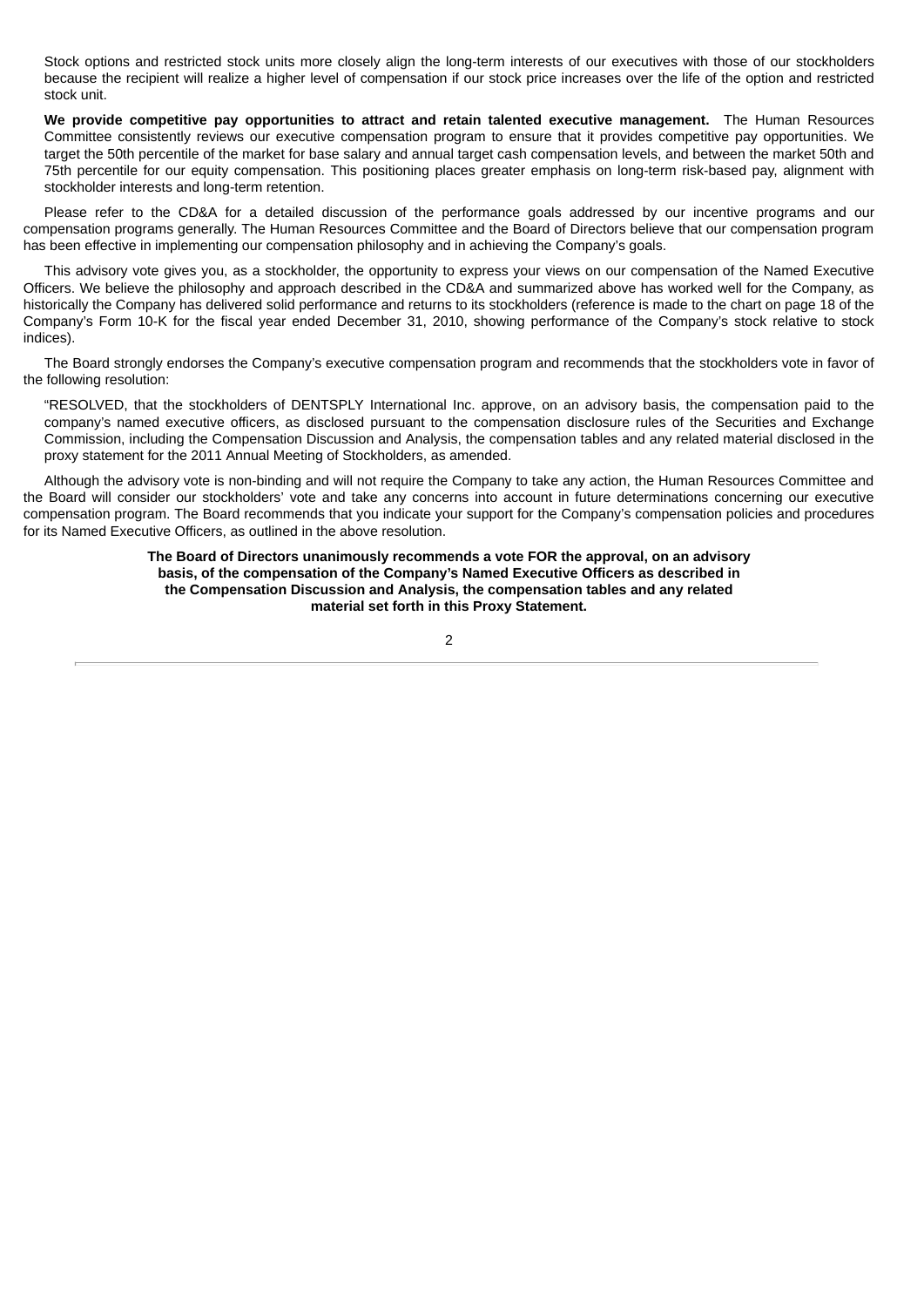DENTSPLY INTERNATIONAL INC.<br>SUSQUEMANNA COMMERCE CENTER<br>221 NEST PHILADELPHIA ST.- Suito 60W<br>YORK,PA 17405-0872

TO VOTE. MARK BLOCKS BELOW IN BLUE OR BLACK INK AS FOLLOWS:

0000106072 1 R1.0.0.11699

#### VOTE BY INTERNET - www.proxyvote.com

VOTE BY INTERNET - www.proxyvote.com<br>Lise the Internet to transmit your voting instructions and for electronic delivery of<br>information up until 11:59 P.M. Eastern Time the day before the cut-off date or<br>meeting date. Have

Electronic Delivery of Future PROXY MATERIALS<br>
If you would like to reduce the costs incurred by our Company in mailing<br>
If you would like to reduce the costs incurred by our Company in mailing<br>
proxy materials, you can co

VOTE BY MAIL<br>Mark, sign and date your proxy card and return it in the postage-paid envelope we<br>have provided or return it to Vote Processing, c/o Broadridge, 51 Mercedes Way,<br>Edgewood, NY 11717.

|  |  |  |  |                                                      |  | KEEP THIS PORTION FOR YOUR RECORDS  |
|--|--|--|--|------------------------------------------------------|--|-------------------------------------|
|  |  |  |  | THIS PROXY CARD IS VALID ONLY WHEN SIGNED AND DATED. |  | DETACH AND RETURN THIS PORTION ONLY |

|                                     | The Board of Directors recommends you vote FOR<br>the following:                                                                                                                                                                                                                                                                                     |     |         |                 |                                                                                                     |   |        |         |
|-------------------------------------|------------------------------------------------------------------------------------------------------------------------------------------------------------------------------------------------------------------------------------------------------------------------------------------------------------------------------------------------------|-----|---------|-----------------|-----------------------------------------------------------------------------------------------------|---|--------|---------|
| $1 -$                               | Election of Directors                                                                                                                                                                                                                                                                                                                                | For |         | Against Abstain |                                                                                                     |   |        |         |
| 01                                  | Michael C. Alfano                                                                                                                                                                                                                                                                                                                                    | Ω   | О       | 0               |                                                                                                     |   |        |         |
|                                     | 02 Eric K. Brandt                                                                                                                                                                                                                                                                                                                                    | о   | О       | Ω               | The Board of Directors recommends you<br>vote 3 YEARS on the following proposal:<br>3 years 2 years |   | 1 year | Abstain |
| William F. Hecht<br>03 <sub>1</sub> |                                                                                                                                                                                                                                                                                                                                                      | Ο   | 0       | 0               | TO RECOMMEND. BY NON-BINDING ADVISORY<br>ο<br>4<br>VOTE. THE FREQUENCY OF VOTING ON                 | ο | Ω      | О       |
|                                     | 04 Francis J. Lunger                                                                                                                                                                                                                                                                                                                                 | Ω   | О       | Ω               | EXECUTIVE COMPENSATION.                                                                             |   |        |         |
|                                     | The Board of Directors recommends you vote FOR<br>proposals 2 and 3.                                                                                                                                                                                                                                                                                 |     | Against | Abstain         | NOTE: To transact such other business as may<br>properly come before the meeting or any adjournment |   |        |         |
| $\overline{2}$                      | TO RATIFY THE APPOINTMENT OF<br>PRICEWATERHOUSECOOPERS LLP. INDEPENDENT<br>REGISTERED PUBLIC ACCOUNTING FIRM. TO AUDIT<br>FINANCIAL STATEMENTS OF THE COMPANY FOR THE<br>YEAR ENDING DECEMBER 31, 2011.                                                                                                                                              | О   | о       | 0               | thereof.                                                                                            |   |        |         |
|                                     | TO APPROVE BY NON-BINDING ADVISORY VOTE. THE<br>COMPENSATION OF THE COMPANY'S EXECUTIVE<br>OFFICERS.                                                                                                                                                                                                                                                 | n   | Ω       | n               |                                                                                                     |   |        |         |
|                                     | For address change/comments, mark here.<br>(see reverse for instructions)                                                                                                                                                                                                                                                                            | Yes | No.     | О               |                                                                                                     |   |        |         |
|                                     | Please indicate if you plan to attend this meeting                                                                                                                                                                                                                                                                                                   | Ο   | Ο       |                 |                                                                                                     |   |        |         |
|                                     | Please sign exactly as your name(s) appear(s) hereon. When signing as<br>attorney, executor, administrator, or other fiduciary, please give full<br>title as such. Joint owners should each sign personally. All holders must<br>sign. If a corporation or partnership, please sign in full corporate or<br>partnership name, by authorized officer. |     |         |                 |                                                                                                     |   |        |         |
|                                     |                                                                                                                                                                                                                                                                                                                                                      |     |         |                 |                                                                                                     |   |        |         |
|                                     | Signature [PLEASE SIGN WITHIN BOX]<br>Date                                                                                                                                                                                                                                                                                                           |     |         |                 | Signature (Joint Owners)<br>Date                                                                    |   |        |         |